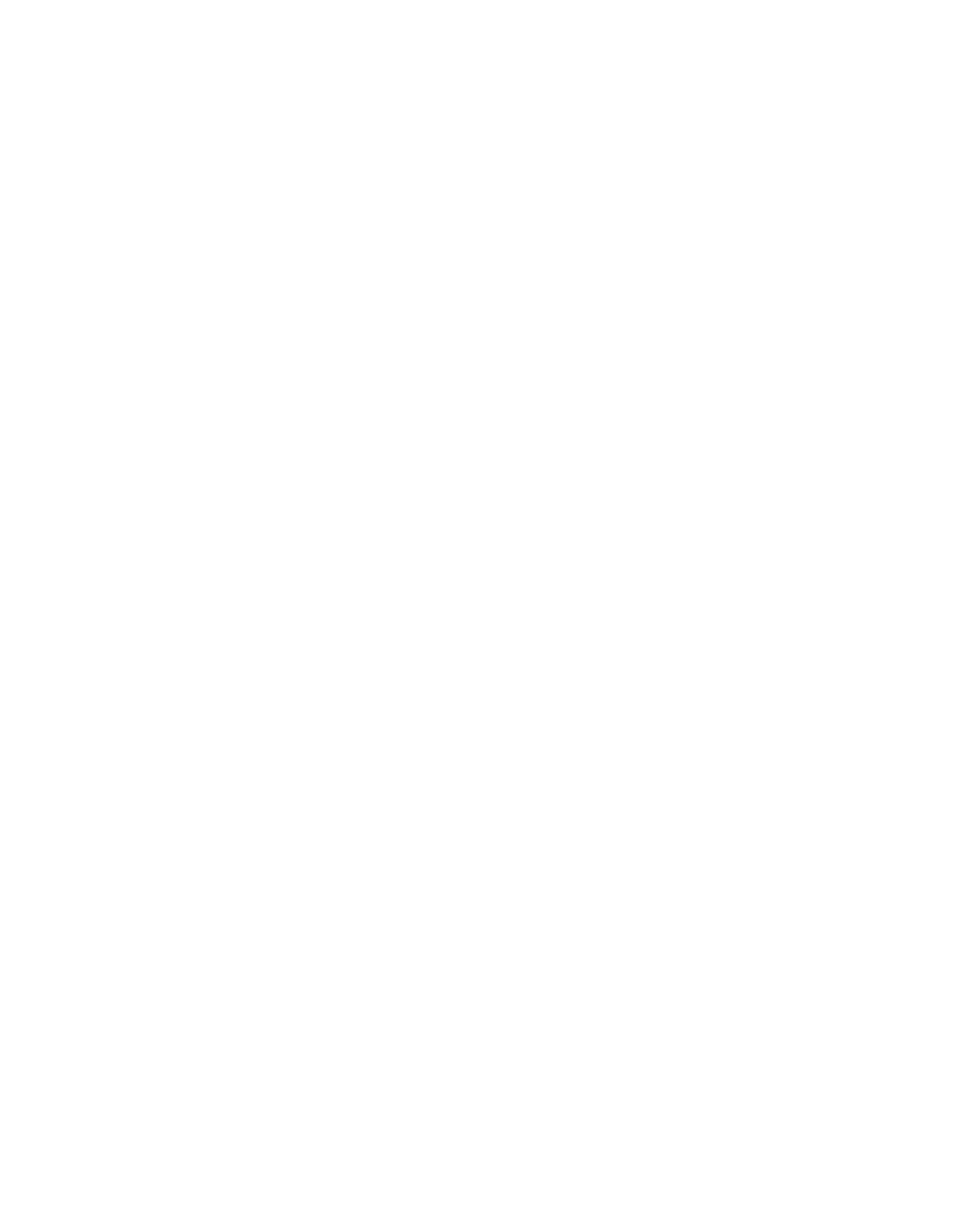



# CHARGEWISE PROGRAM ENROLLMENT

#### Member Information:

To receive a Chargewise rebate your EVSE must be enrolled in a load management program. Please contact LREC at (800) 552-7658 to get started.

| Name                                         |       |     | Account #                                                                                                      |  |
|----------------------------------------------|-------|-----|----------------------------------------------------------------------------------------------------------------|--|
|                                              |       |     |                                                                                                                |  |
| City                                         | State | /IP | Phone that the contract of the contract of the contract of the contract of the contract of the contract of the |  |
| EV Make/Model                                |       |     | Maximum electric range (miles per charge) ___________                                                          |  |
| Dealership where vehicle was purchased _____ |       |     |                                                                                                                |  |

### Electric Vehicle Information:

| Make                                            | Model             | Year          |
|-------------------------------------------------|-------------------|---------------|
| <b>VIN Number</b>                               | License plate $#$ | Purchase Date |
| Purchase Location (Dealership name and address) |                   |               |

#### Contractor Information:

| Name | `ı†∖.<br>. ا ب | state |
|------|----------------|-------|
|      |                |       |

Rebate is available for the installation of a Level 2 EV charger installed on or after January 1, 2021. The charger must be installed where electricity is supplied by LREC and controlled on an off-peak rate. Rebate submittal must follow the guidelines as outlined by the cooperative. Your electric cooperative is not responsible for inaccurate information supplied by vendors.

#### Important:

- Rebate amount is up to \$500 to offset the cost to install an EV charger controlled on an off-peak rate.
- EV charger must be installed within cooperative's service territory.
- Additional outlets for your EV that are not off-peak outlets are prohibited when participating in the storage program.
- Fill out this form completely. Incomplete forms will not be processed.
- Include your account number and sign the form.
- Submit completed rebate form and a copy of the electrician's bill for wiring the charger or outlet within one year of purchase.
- Rebate program is subject to change or cancellation without notice.

By signing this application, I certify the electric vehicle I am enrolling in the ChargeWise program is installed at the address listed above, and that I am a member of Lake Region Electric Cooperative.

Member Signature **Example 20** and the state of the state of the Today's Date  $\overline{C}$